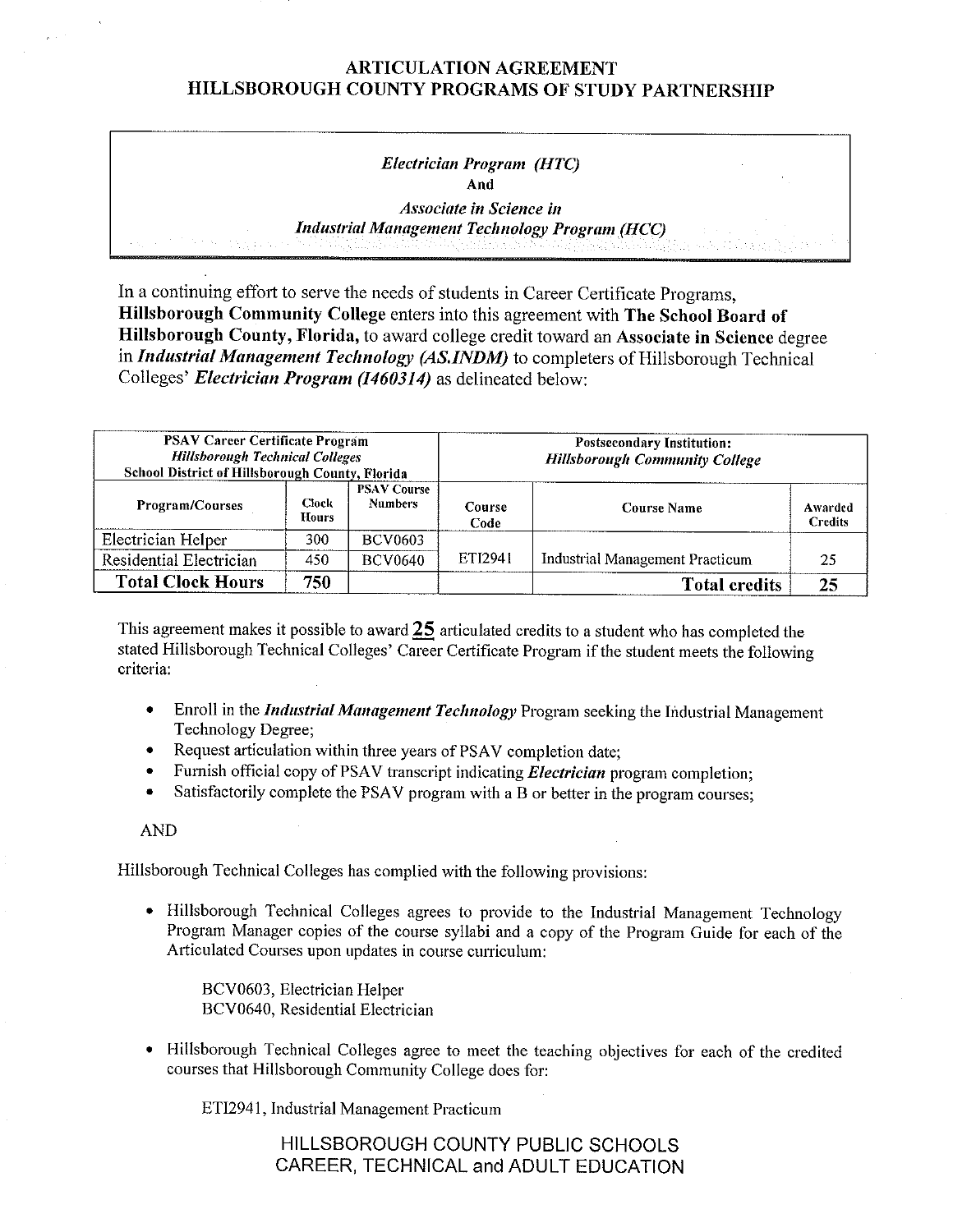## **ARTICULATION AGREEMENT HILLSBOROUGH COUNTY PROGRAMS OF STUDY PARTNERSHIP**

• Hillsborough Technical Colleges agree to use the following textbooks for the Articulated Courses and not to change textbooks without the prior written permission of the Industrial Management Technology Program Manager:

National Electrical Code Book 2017, 9781455912841 NCCER Electrical Level 1, 2018, 9th ed., 9780134738208 NCCER Core Curriculum, 5<sup>th</sup> ed., 9780134130989

The articulating agency will annually review the contents of the curriculum and the qualifications of teachers employed by Hillsborough County Public Schools. The purpose of the review is to verify that competencies are being taught and are equivalent to the postsecondary institution's course(s) which has been designated as equivalent and for which college credit is being offered.

This articulation agreement for the *25* credit(s) toward the *Hillsborough Community College Industrial Management Teclmology Degree* is effective upon final signature of both institutions' representatives, and will be reviewed five years from this date. This agreement may be terminated by either party upon 60 days written notice.

Signatures below indicate endorsement and attestation of this agreement.

#### **Hillsborough Community College The School Board of Hillsborough County,**

I hereby endorse the above articulation agreement

By: Allen

Betty Viamontes, Chair, Board of Trustees School Board Chair

Date:\_\_~ -t-=-~ ~1-t-t- )\_j \_ \_ Date:\_\_[\\_O\\_C\\_T---=1\\_5~2DL.J..19.](https://O_C_T---=1_5~2DL.J..19),\_ \_ \_\_\_\_

I hereby attest the above articulation agreement:

By:

Dr. Kenneth Atwater, President

 $Bv$ :

Richard Senkey, VP of Academic Arians<br>Date: 7/22/19

APPROVED AS TO FORM & LEGALITY

 $NKKveV$ **GENERAL COUNSEL** 

HILLSBOROUGH COUNTY PUBLIC SCHOOLS CAREER, TECHNICAL and ADULT EDUCATION

By

**Florida** 

 $Bv$ 

Jeff Eakins, Superintendent

**OCT 1 5 2019** Date: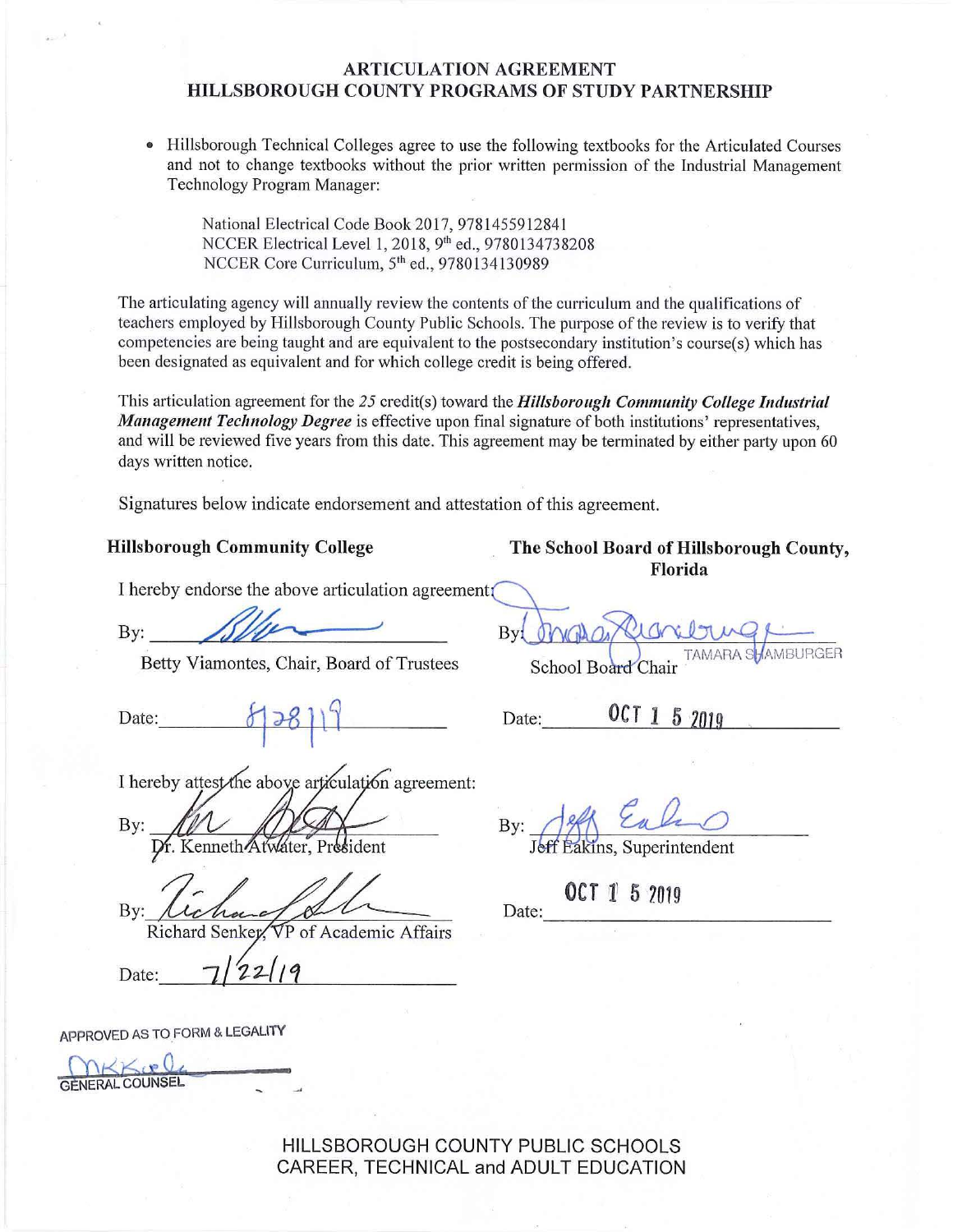# Industry Certification/Credential/PSAV to AS Industrial Management **Credit Articulation Identification Form**

**AS Degree Name:** Industrial Management Technology **CIP Number:** 1652020501

## **Industry Certification/CredentiaI/PSA V: Electrician Program**

**College Credit:** According to State of Florida's Curriculum Frameworks [\(http://www](http://www). fldoe. org/ academics/ career-adult-edu/ career-tech-edu/ curriculum-frameworks/2017- 18-frameworks/manufacturing. stml ), the purpose of the AS Degree in Industrial Management Technology is to:

... *offer a sequence of courses that provides coherent and rigorous content aligned with challenging academic standards and relevant technical knowledge and skills needed to prepare for further education and careers in the manufacturing career cluster; provides technical skill proficiency, and includes competency-based applied learning that contributes to the academic knowledge, higher-order reasoning and problem-solving skills, work attitudes, general employability skills, technical skills, and occupation*specific skills, and knowledge of all aspects of the manufacturing career cluster.

The State Curriculum Framework goes on in the *Special Notes* section to state:

*Students may provide valid evidence oftechnical or industrial competencies as specified*  in the curriculum frameworks of an accredited postsecondary adult or postsecondary vocational institution. Students may also provide valid evidence of acquired skills *through portfolios, documented work history, and registered apprenticeship programs that meet program outcomes as determined by the college.* 

*Industrial elective credits may also be awarded based on the type of program, length of program, certifications or licenses awarded under articulation agreements between PSAV program schools and/or industrial/technical license articulation agreements.* 

Industrial elective credits may also be satisfied by the completion of special courses and *certificate programs offered by the college specified in the elective section ofthe college's degree plan.* 

The purpose of this form is to document the validation of acceptable forms of evidence of the students' *technical or industrial competencies* and/or *acquired skills* that meet program outcomes.

The number of college credits awarded by the articulation agreement is determined by HCC faculty's assessment of the certification/credential/PSAV. A minimum of 30 clock hours of training or work experience will be required for every college credit awarded to a maximum of 30 credit hours. The 30 to I clock hour conversion is based on the guidelines for state reporting and FLDOE unit definition of a clock hour.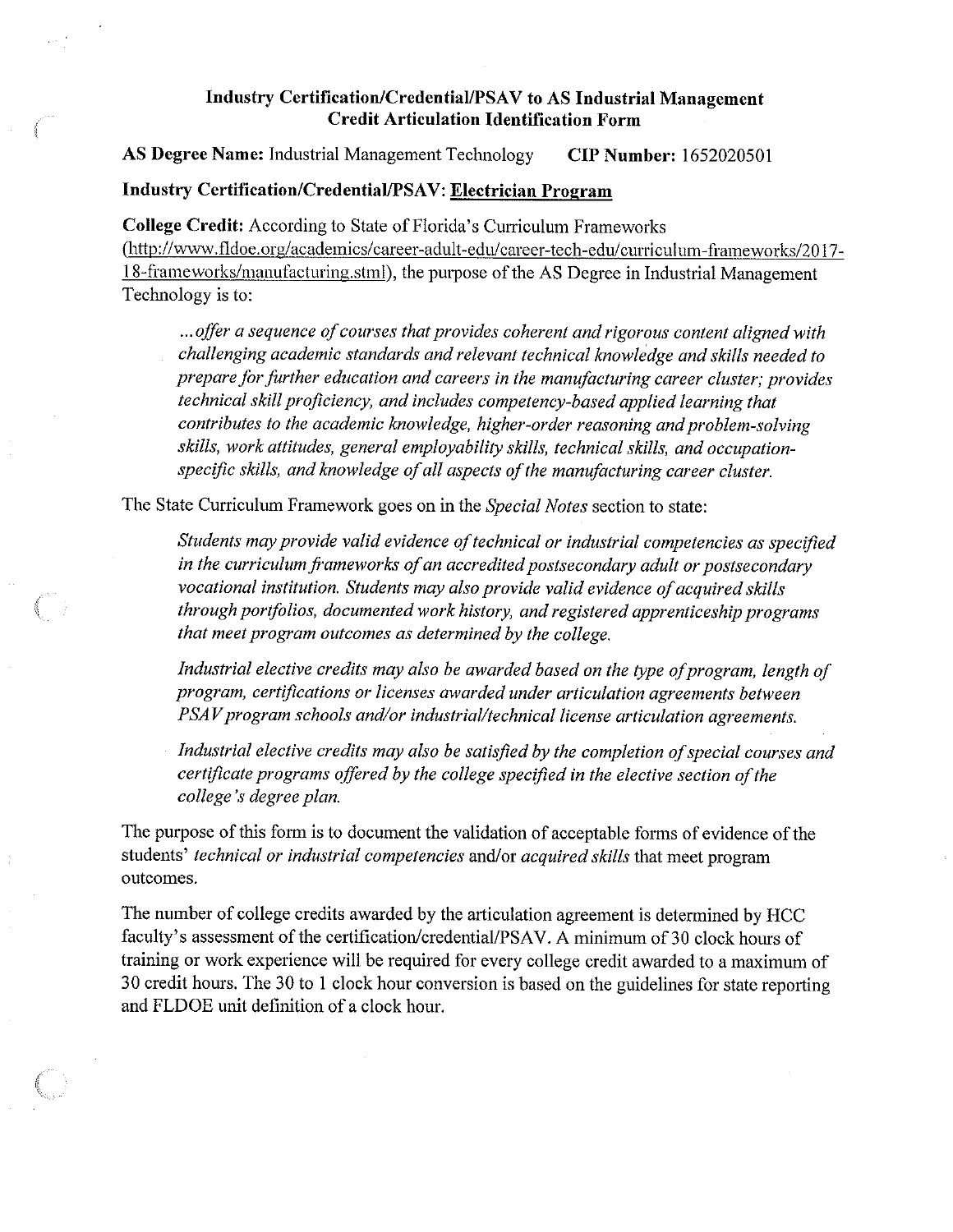Validation Mechanism: To be eligible for articulation, the student must show evidence of their current Electrician Program certification/credential and it must have been issued within three (3) years prior to their enrollment in the program.

Rationale/Justification: Electrician Program certification represents industry acknowledgement of technical skill attainment of competencies in the AS in Industrial Management Technology program. HCC faculty reviewed the following:

 $\angle$  State Curriculum Frameworks

X Course Syllabi

**Course Exams** 

X Course Scope and Sequence

X Textbooks/Course Materials

Other

The Electrician Program certification/credential will serve as equivalent substitutions for the HCC courses identified below.

| Post-Secondary Adult Vocational/Apprenticeship/Corporate<br><b>Training Program</b> |                       |                                         |                | <b>Post-Secondary Institution:</b><br><b>Hillsborough Community College</b> |                     |  |
|-------------------------------------------------------------------------------------|-----------------------|-----------------------------------------|----------------|-----------------------------------------------------------------------------|---------------------|--|
| Program/Courses                                                                     | Clock<br><b>Hours</b> | <b>PSAV</b><br>Course<br><b>Numbers</b> | Course<br>Code | <b>Course Name</b>                                                          | Awarde<br>d Credits |  |
| Electrician Helper                                                                  | 300                   | <b>BCV 0603</b>                         | ETI<br>294     | Industrial Mang. Practicum                                                  | 25                  |  |
| <b>Residential Electrician</b>                                                      | 450                   | <b>BCV 0640</b>                         |                | $\bullet$                                                                   |                     |  |
| <b>Total Clock Hours</b>                                                            | 750                   |                                         |                | <b>Total credits</b>                                                        |                     |  |

 $25$ Total Credits Awarded for the courses listed above is